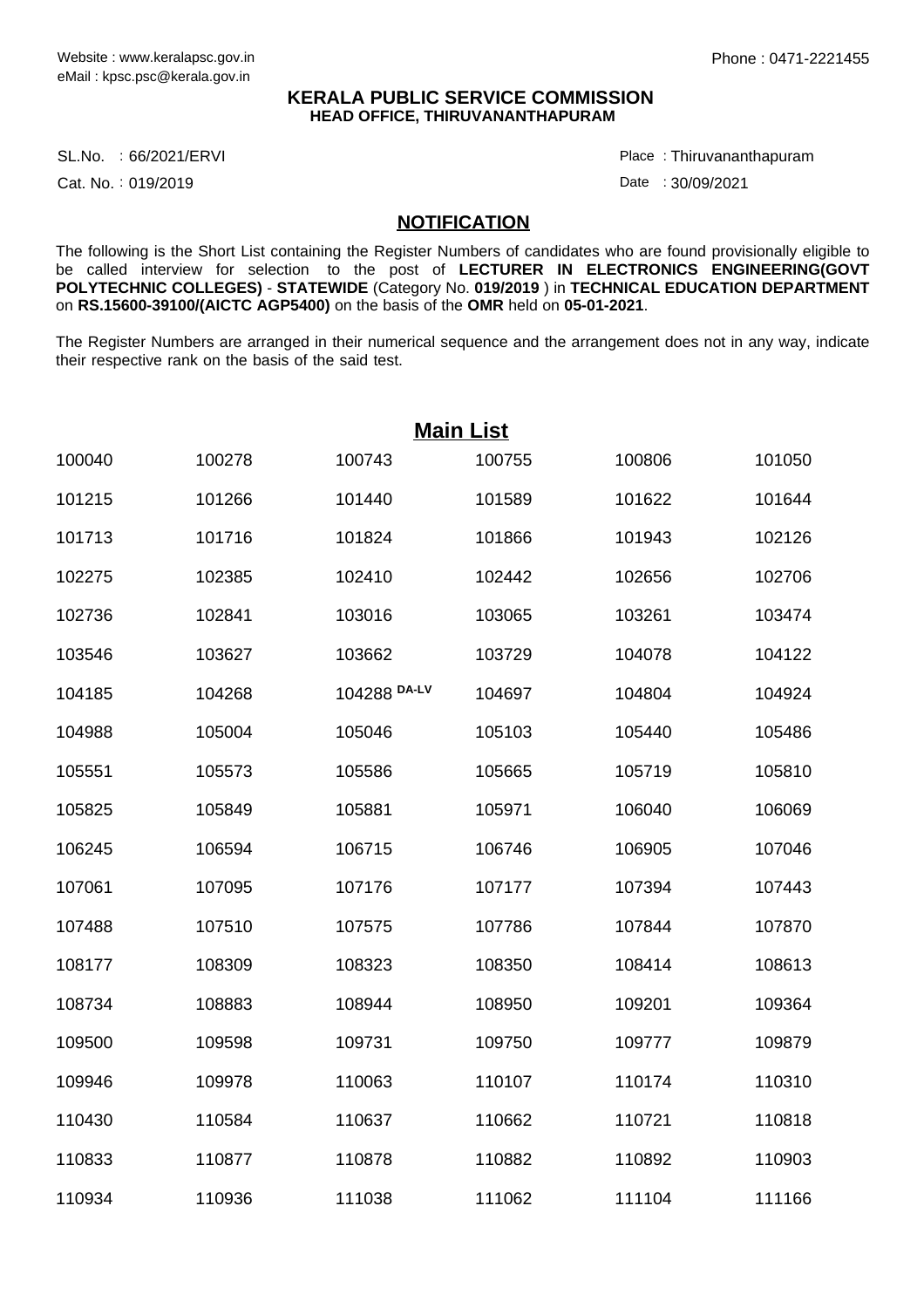|                        |        |        | $\overline{\mathbf{2}}$    |        | LECTURER IN ELECTRONICS ENGINEERING(GOVT<br>POLYTECHNIC COLLEGES) |  |  |  |
|------------------------|--------|--------|----------------------------|--------|-------------------------------------------------------------------|--|--|--|
| 111311                 | 111516 | 111518 | 111778                     | 111782 | 111784                                                            |  |  |  |
| 111842                 | 111857 | 111990 | 112120                     | 112134 |                                                                   |  |  |  |
|                        |        |        | <b>Supplementary List</b>  |        |                                                                   |  |  |  |
| Ezhava/Thiyya/Billava  |        |        |                            |        |                                                                   |  |  |  |
| 100343                 | 101724 | 102235 | 102787                     | 103227 | 103232                                                            |  |  |  |
| 103748                 | 104675 | 104844 | 105145                     | 105205 | 105474                                                            |  |  |  |
| 106554                 | 106854 | 106900 | 107728                     | 107928 | 108075                                                            |  |  |  |
| 108138                 | 108158 | 109632 | 110067                     | 110142 | 110162                                                            |  |  |  |
| 110191                 | 110730 | 110796 | 111711                     | 111797 | 111875                                                            |  |  |  |
| <b>Scheduled Caste</b> |        |        |                            |        |                                                                   |  |  |  |
| 100938                 | 101167 | 102789 | 104963                     | 106161 | 106190                                                            |  |  |  |
| 106912                 | 107336 | 107677 | 107906                     | 108456 | 108543                                                            |  |  |  |
| 108992                 | 109460 | 109858 | 110688                     | 111096 |                                                                   |  |  |  |
| <b>Scheduled Tribe</b> |        |        |                            |        |                                                                   |  |  |  |
| 100119                 | 101880 | 102558 | 105451                     | 105767 | 105953                                                            |  |  |  |
| 107127                 | 110481 | 111799 |                            |        |                                                                   |  |  |  |
|                        |        |        | <b>Muslim</b>              |        |                                                                   |  |  |  |
| 100499                 | 100679 | 102133 | 102386                     | 103309 | 104215                                                            |  |  |  |
| 104559                 | 105625 | 106685 | 106888                     | 107003 | 107019                                                            |  |  |  |
| 107212                 | 107596 | 109036 | 109325                     | 109674 | 109703                                                            |  |  |  |
| 109728                 | 109913 | 109958 | 110266                     | 110356 | 110364                                                            |  |  |  |
| 110723                 | 111724 |        |                            |        |                                                                   |  |  |  |
|                        |        |        | <b>Latin Catholics/A.I</b> |        |                                                                   |  |  |  |
| 100340                 | 101718 | 102007 | 102175                     | 102451 | 103375                                                            |  |  |  |
| 106651                 | 107005 | 107234 |                            |        |                                                                   |  |  |  |
|                        |        |        | <b>OBC</b>                 |        |                                                                   |  |  |  |
| 101269                 | 106663 | 108080 | 109052                     | 109330 | 111302                                                            |  |  |  |
| <b>Viswakarma</b>      |        |        |                            |        |                                                                   |  |  |  |
| 101860                 | 101895 | 104030 | 104468                     | 109940 | 110803                                                            |  |  |  |
| <b>SIUC Nadar</b>      |        |        |                            |        |                                                                   |  |  |  |
| 100055                 | 101365 | 102496 | 107165                     | 110918 |                                                                   |  |  |  |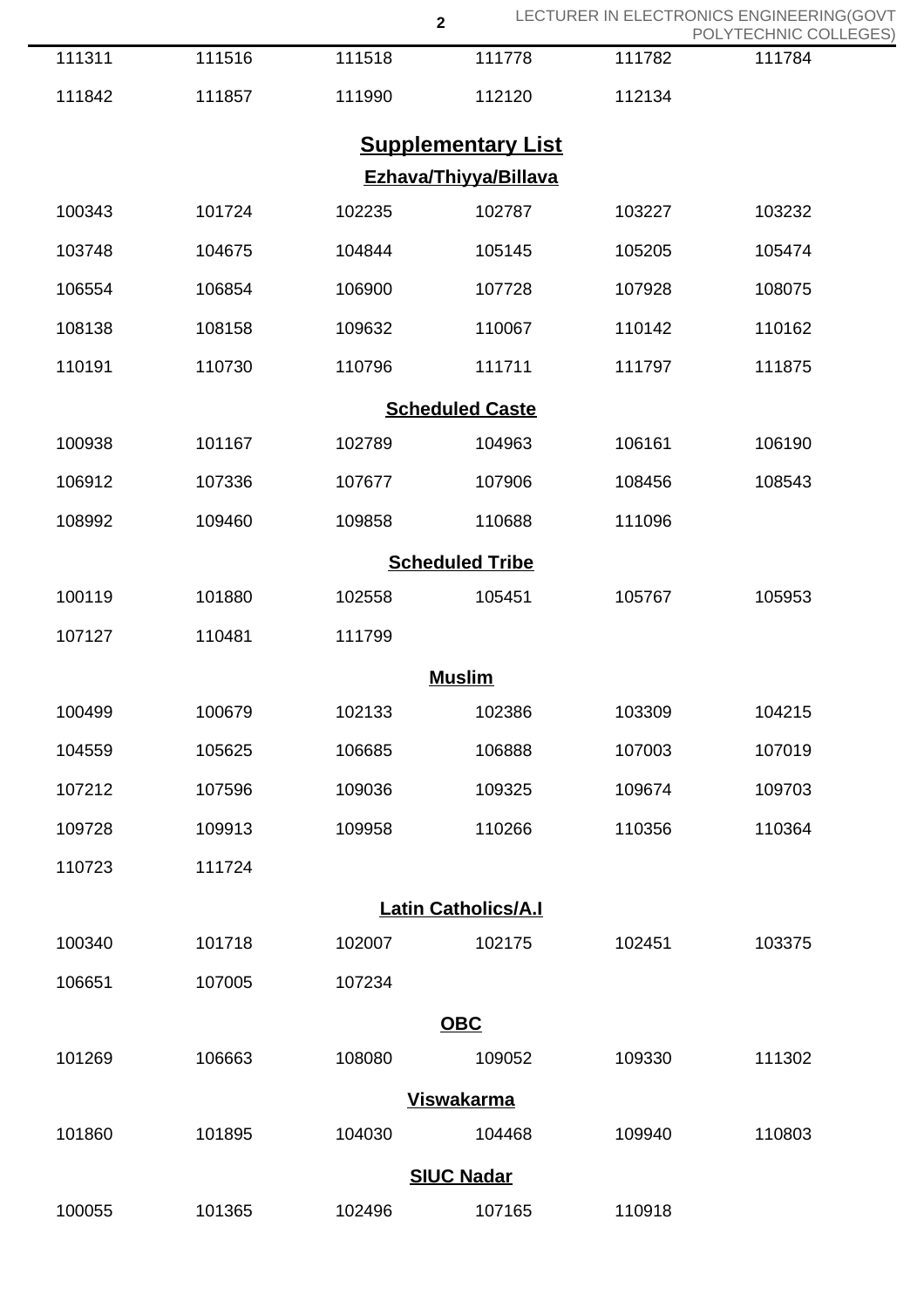| <b>Scheduled Caste Converts to Christianity</b>                |              |                           |        |        |  |  |  |  |
|----------------------------------------------------------------|--------------|---------------------------|--------|--------|--|--|--|--|
| 105252                                                         | 105376       | 105961                    | 107239 | 111422 |  |  |  |  |
| <b>Dheevara</b>                                                |              |                           |        |        |  |  |  |  |
| 104822                                                         | 106320       | 106814                    | 106946 | 107383 |  |  |  |  |
| <b>Hindu Nadar</b>                                             |              |                           |        |        |  |  |  |  |
| 100403                                                         | 100473       | 101986                    | 105080 | 108426 |  |  |  |  |
| <b>List of Differently Abled Candidates for 3% Reservation</b> |              |                           |        |        |  |  |  |  |
| <b>Low Vision</b>                                              |              |                           |        |        |  |  |  |  |
| 101615 DA-LV                                                   | 104288 DA-LV | 105667 DA-LV 111736 DA-LV |        |        |  |  |  |  |
| <b>Hearing Impairment</b>                                      |              |                           |        |        |  |  |  |  |
| Not Eligible                                                   |              |                           |        |        |  |  |  |  |
| <b>Locomotor Disability / Cerebral Palsy</b>                   |              |                           |        |        |  |  |  |  |

**3**

105469 **DA-LD/CP** 107426 **DA-LD/CP** 110192 **DA-LD/CP** 111934 **DA-LD/CP**